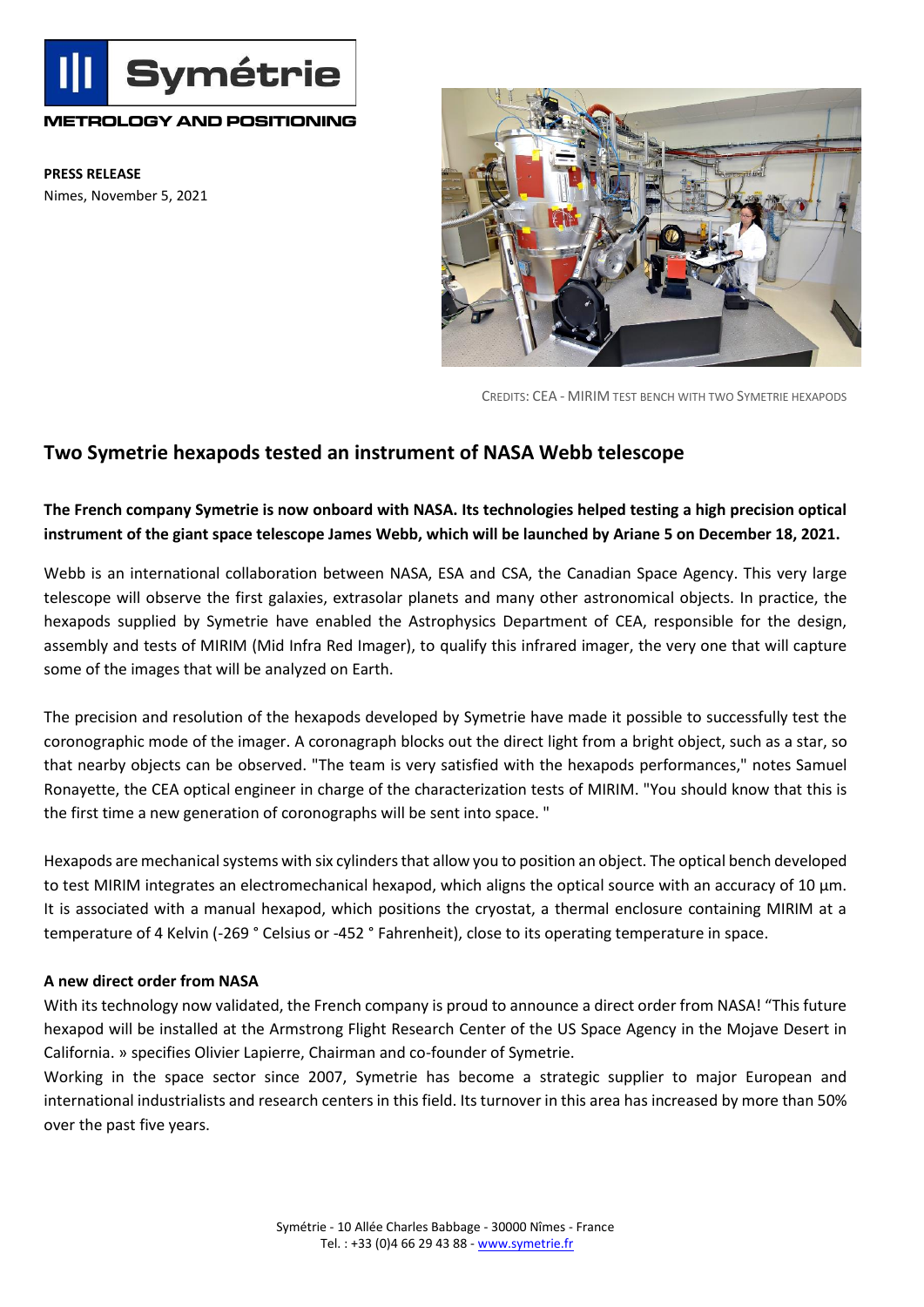Created in 2001, SYMETRIE is an innovative company specializing in high precision positioning and motion hexapods of all sizes.

SYMETRIE in a few words:

- 40 employees, 6 M€ turnover, an R&D department, 70% of engineers
- Major customers: Airbus Defence and Space, Leonardo, Naval Group, Rio Tinto, Safran, Thales, University of Hawaii, University of Western Australia...
- Large scale technological projects: Megajoule Laser; ground-based telescopes: DAG, DOT, NOEMA, OAJ and Pan STARRS 2; space: BepiColombo, EnMAP, Euclid, Gaia, JWST, MPO, MTG, PLATO, Sentinel 5, synchrotrons: APS, the Australian Synchrotron, DLS, Elettra, ESRF, IHEP, LBL, LNLS, MAX-lab, PAL, PSI, RRCAT, SLAC, SOLEIL, SSRF...

**Contact us for more information!**  Anne Duget, Sales and Marketing Manager - Tel: +33 4 66 28 87 20 - Email[: anne.duget@symetrie.fr](mailto:anne.duget@symetrie.fr)

Join us on social networks: LinkedIn[: https://fr.linkedin.com/company/symetrie](https://fr.linkedin.com/company/symetrie) Twitter:<https://twitter.com/Symetrie> Instagram: [https://www.instagram.com/symetrie\\_hexapods/](https://www.instagram.com/symetrie_hexapods/)



CREDITS: CEA - MIRIM IMAGER OF JAMES WEBB SPACE TELESCOPE